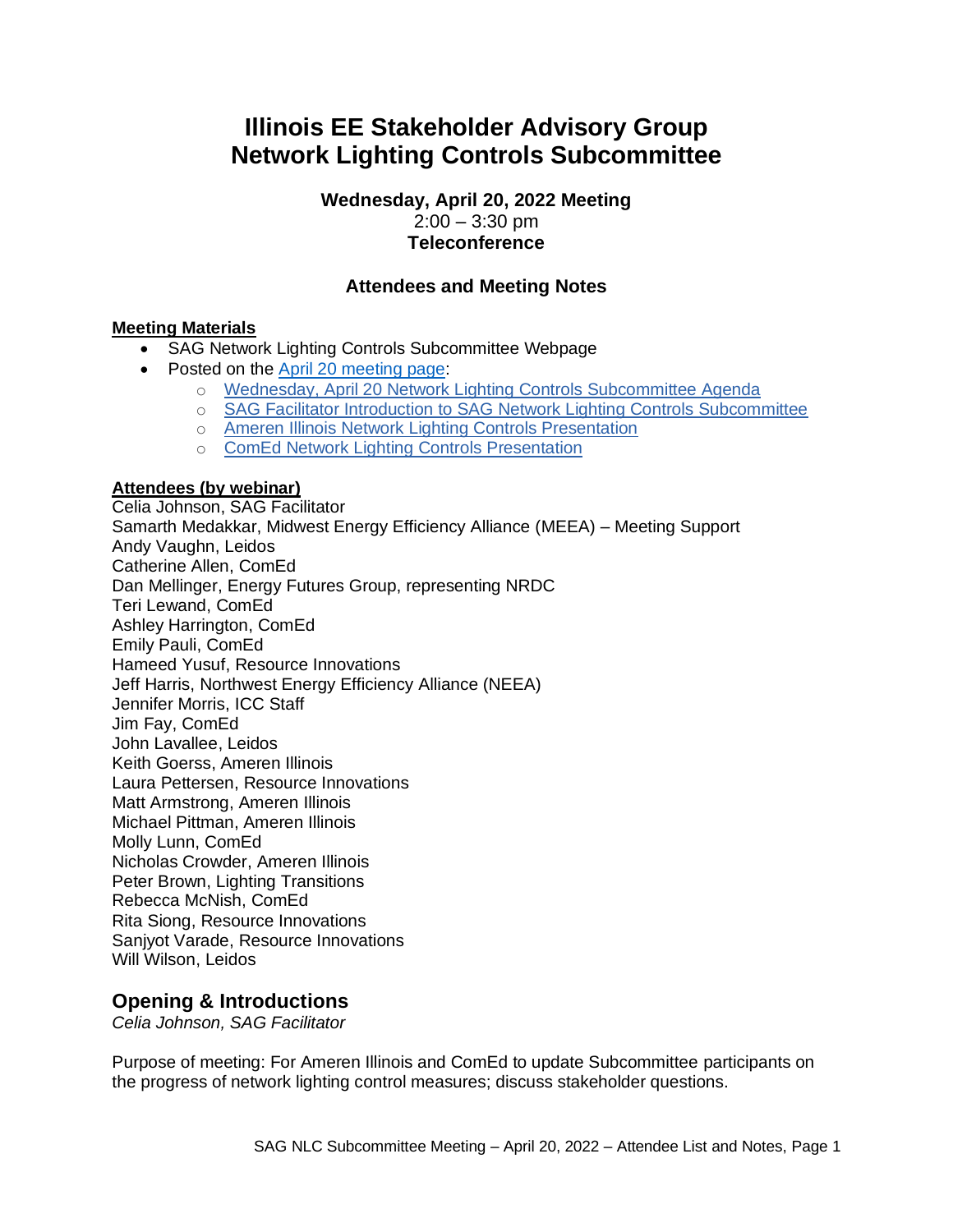Introduction to SAG Network Lighting Controls (NLC) Subcommittee

- Purpose of Subcommittee is to discuss measures associated with NLC with Ameren IL, ComEd and interested stakeholders, including strategies for accelerating adoption of NLC, luminaire level lighting controls and other related measures.
- The 2022-25 EE Plan stipulated agreements between Ameren IL, ComEd and nonfinancially interested stakeholders referenced creating a new Subcommittee to discuss updates on NLC measures.
- Subcommittee participation is open to all interested parties.
- Feedback requested (discuss at end of meeting):
	- o What month is best for future [quarterly] Subcommittee meetings?
	- o What topics should be discussed related to NLC?

## **Ameren Illinois Presentation**

*Andy Vaughn, Michael Pittman and Will Wilson, Ameren Illinois*

Presentation Agenda

- Historical NLC Projects
- 2020 recap
- 2021 offering
- 2022 offering
- Market Transformation Pilot Luminaire Level Lighting Controls

Historical Projects

- Food warehouse facilities in 2018. Made significant push in 2020.
- Worked with stakeholders, including NRDC, to ramp up NLC activities. Didn't get started on many projects until 2021.
- Savings represent true savings from controls.

Updates

- Ameren IL began a push to drive adoption in 2020, including a pilot program. Marketing included new NLC content.
- Discussed marketing strategies, trainings and incentive levels
- Training received around 20+ participants
- Pilot attracted few applicants
	- o Unable to put new capital projects before Ameren's deadline
	- $\circ$  Two applicants turned down as the benefit didn't justify the cost
	- $\circ$  One applicant bank headquarters in Champaign was finished in 2021. Case study linked in presentation
	- $\circ$  Pilot succeeded in laying groundwork for 2021 and marketing for technology

2021 Offering

- Luminaire Level Lighting Controls (LLLC) is a subset of NLC that can provide greater savings potential
- Ameren's incentive level is one of the highest among utilities
- Despite impacts from COVID and supply chain, 2020 pilot benefited 2021
	- o See challenges and successes from presentation
	- o Most applicants are schools, industrials and warehouses
- Gauged familiarity of LLLC (70% were aware)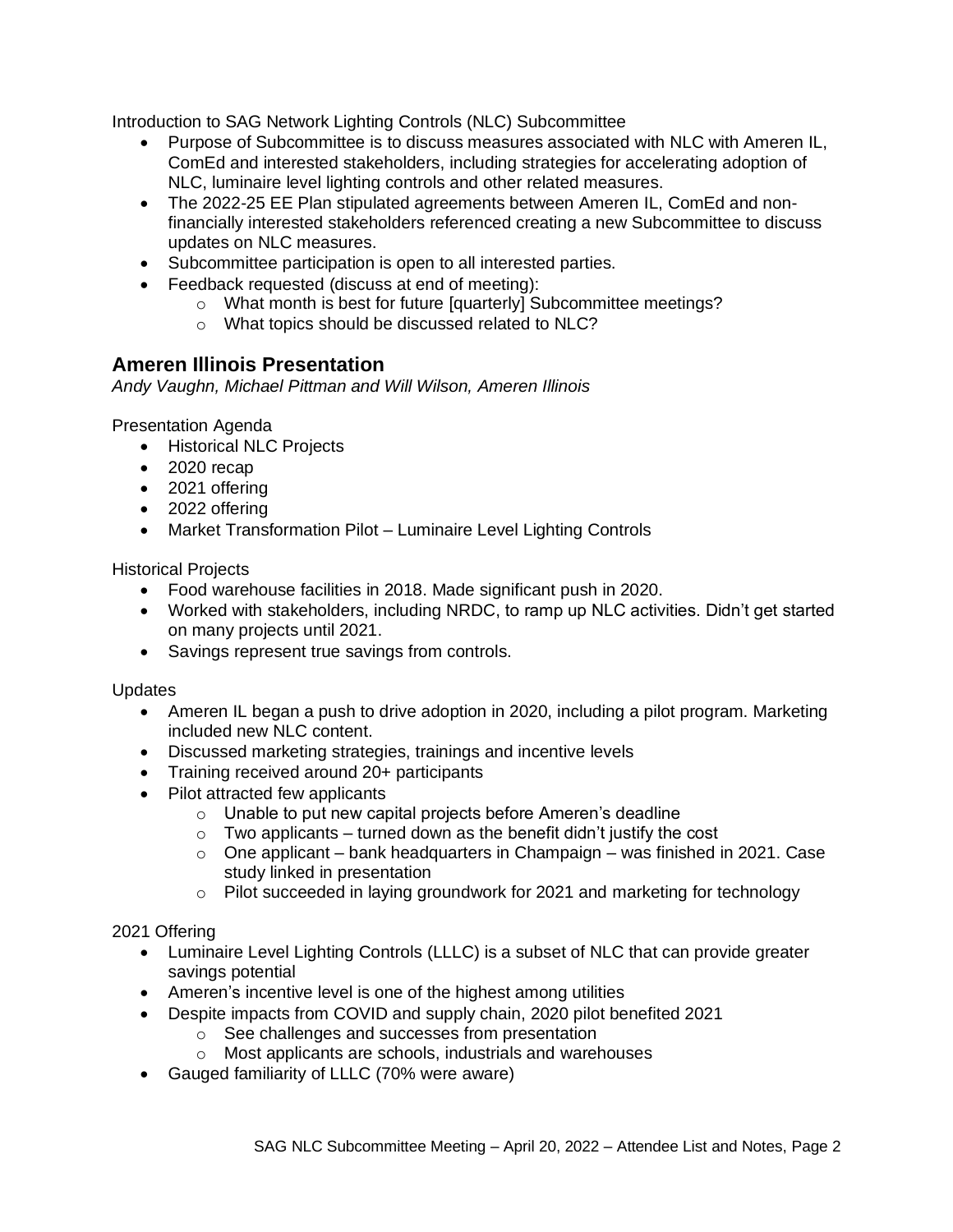Program Allies Survey

- None had planned more than 4 projects over the next 5 years (few projects in pipeline)
- Interested in identifying the reason why more projects weren't being scheduled
- Identified key barriers: initial cost, lack of customer demand (they were not asking about it), unconvinced of ROI vs regular controls, skepticism of technology, perceived complexity
- Suggestions: Most importantly, customer education (customers aren't asking for it; contractor/installer incentives; program ally technical and marketing training; Incentives for customers

#### 2022 Offering

- Continuing to market; marketing emails to program allies
- As part of pilot, hands-on LLLC training
- 2021 Incentive levels remain the same. 4 projects in the pipeline.

LLLC Market Transformation Pilot

- There will be a more in-depth discussion during the April 21 MT Savings Working Group meeting
- Soft launch in November 2021
- Two-day training in April (next week) and will continue to offer in Q3/Q4 of each program year
- Overview of incentive levels for standard NLC and LLLC pilot
- Shared future plans (see table on Slide 12)

#### **Discussion**

*[Dan Mellinger] The incentives that you mentioned – are those in addition to any incentives that would apply to LED equipment?*

*[Michael Pittman] Yes, incentives are in addition to upgrades to light fixtures. Applicant will receive LED upgrade incentive and controls incentive in addition to that. Standard controls incentives go to customer; pilot goes to program allies. Concerns about covering their costs for additional work to learn about, teach and provide extra time with installation.*

*[Dan Mellinger, Energy] Any conditions on the trade-ally incentive with how they use it? Reduce project cost or just pocket it.* 

*[Michael Pittman] No conditions listed on application. The project we have in progress now; program ally gets a higher incentive and passes it to the customer.* 

*[Andy Vaughn] We realize the incentive level isn't sustainable – we want to generate more excitement and interest in the technologies at this stage.* 

*[Jeff Harris] Is there a future opportunity to use other channels for incentives and deliver – manufactures direct or representatives that aren't in your trade ally network?*

*[Andy Vaughn] We looked into this and spoke with some manufacturers. There was initial excitement that was all before supply chain challenges. Most interested manufacturers had a supply chain issue problem. Worth revisiting.*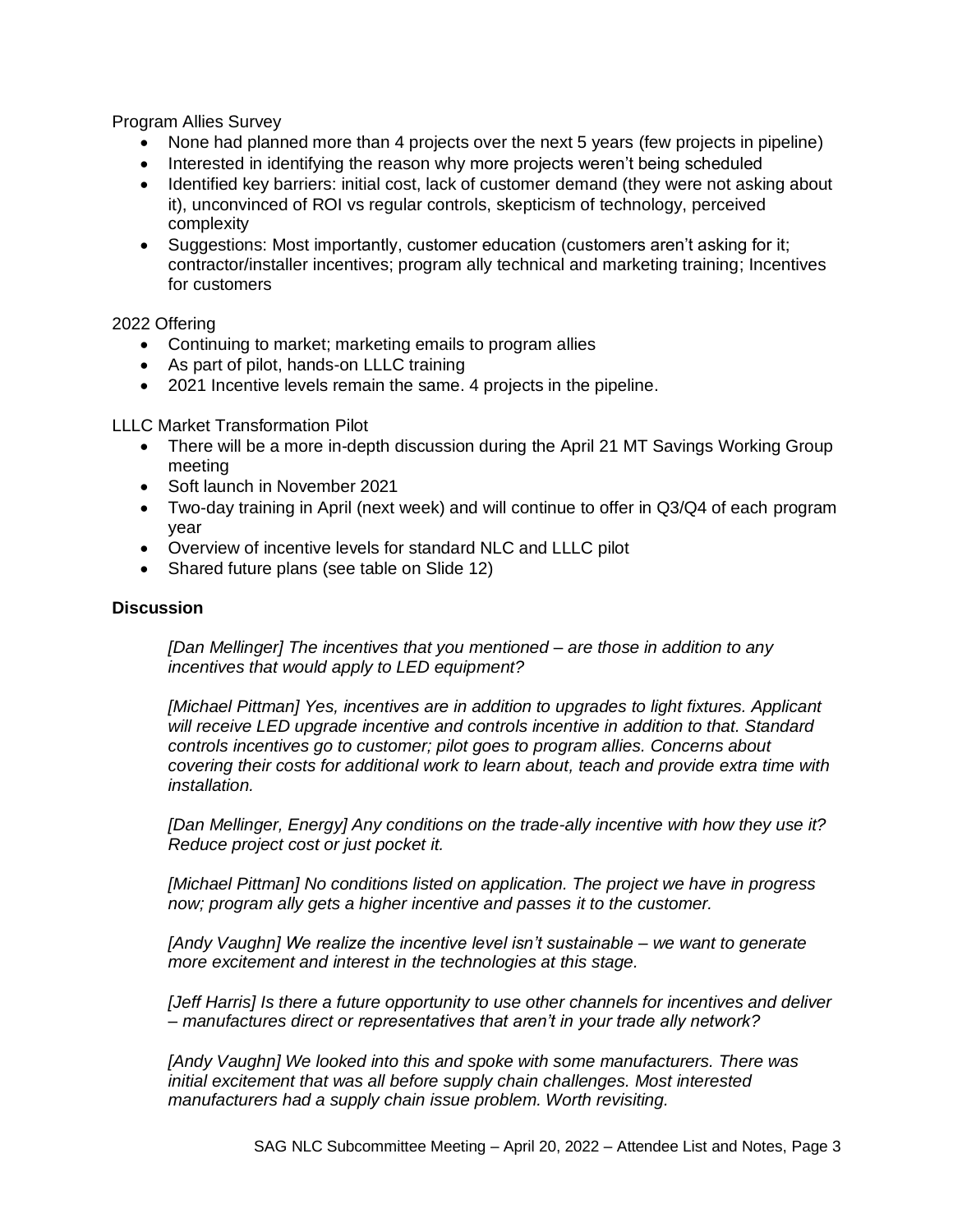# **ComEd Presentation**

*Jim Fay and Ashley Harrington, ComEd; Hameed Yusuf, Resource Innovations*

Presentation Agenda

- Introduce topic and team
- Plan 6 lighting control goals what we spoke about in Nov 2020
- Where we are today and current program design; review historical participation
- Finish with a forward look into the future

Shared Plan 6 NLC Goals

- Expected this would be a growth market grow to nearly  $7\%$  of portfolio spend we think this is optimistic but achievable
- Ameren IL presentation alluded to barriers for fully integrated NLC
- Outlook includes two programs small business and standard breakdown of exterior lighting and systems which includes network component

**Barriers** 

- It's been 18 months since we last spoke about barriers in this market. We've seen that many barriers are persistent. One, previously mentioned, is basic economics. We look at it – most customers look at this as an incremental investment – they're looking at an attractive pay back with LED conversion – but a long payback – 8-10 years for NLC. Economics don't make sense.
- As described by a lighting vendor: to most customers, controls are expensive and unnecessary to their daily operation.
- We continue to see this as an important and growing market more of a niche market.
- Other barriers on NLC solution in the marketplace where OEMs have to go out and commission a project on site is a short-term fix. It's not sustainable for a mainstream market.
- Specs for products are changing too frequently, makes it hard contractors for marketing – characteristic of a market in its infancy.
- There hasn't been a standardization in communication protocols.
- When we looked at NLC in last planning cycle, forecast from DOE showed significant expansion in mid 2020s. Notes that this could be moved up with sufficient utility incentives. Now we're observing that the uptick in market is not likely to occur in this plan horizon. Expectations in the market are not benefitting from a move to NLC. This is a market update – consistent with Ameren's results from the survey. We're trying to grow the market and have a robust program.

ComEd EE Program design

- Standard and small business offering (see slide for list of measures)
- Open to any size customer but focus on mid to large
- Customer requirements
- Higher incentives to encourage participation of small businesses (cost is a greater barrier for small businesses)

Historical Participation Data and Insights

- Two graphs show status (kWh (left) and incentives (right))
- Steady increase in lighting controls participation, new tactics and initiatives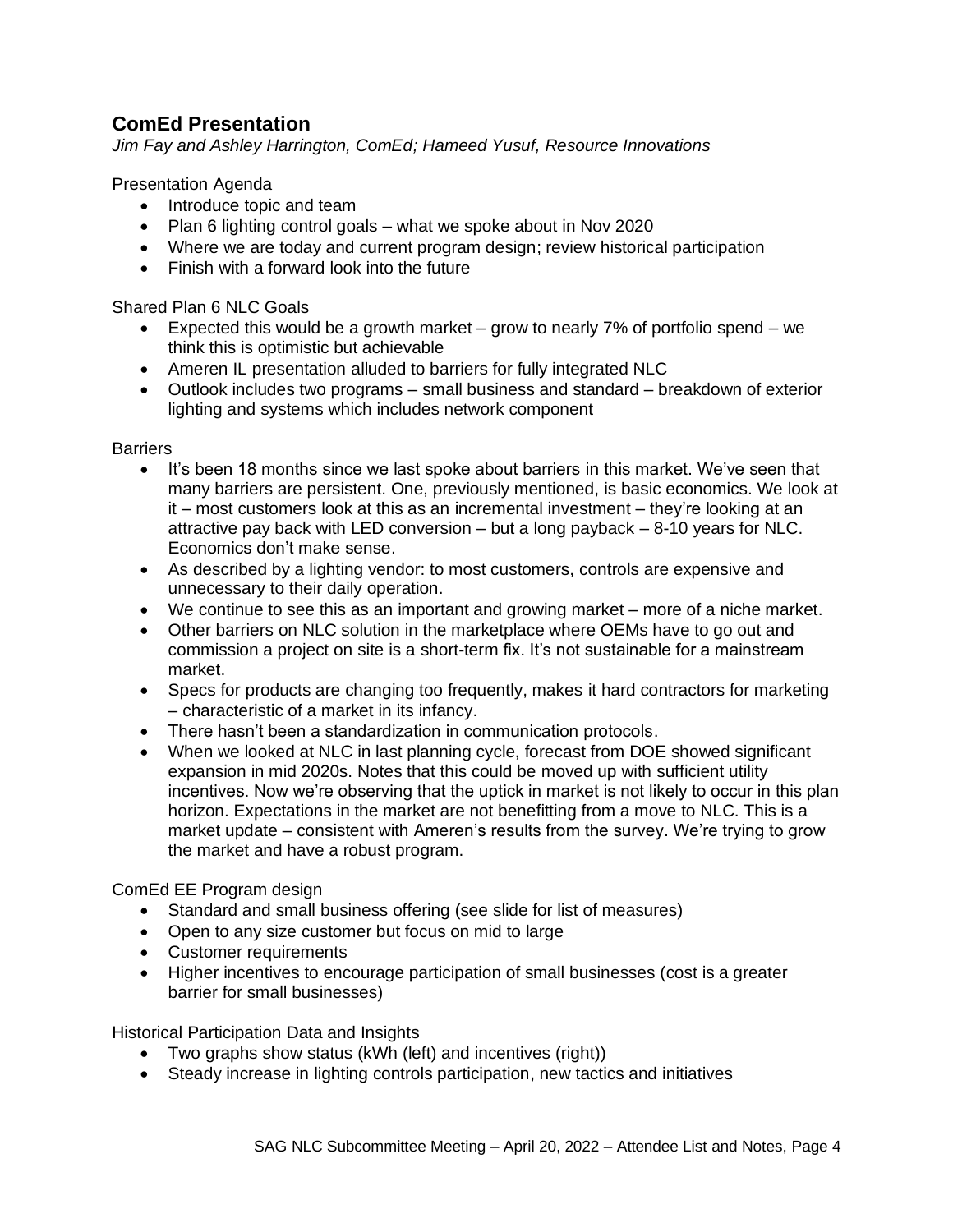• Big spike in 2020 and drop in 2021– due to savings and methodology changes – ComEd worked with RI to fine tune savings methodology. Same number of projects just adjusted methodology.

Progress to Goal

- We are approx. at 20% of GWh goal. In terms of budget at 30%. We are confident that we're trending in the right direction to meet goals for plan 6.
- Savings don't exactly match % of budget
	- o Incentives were not sufficient so those were increased to cover greater portion of products
	- $\circ$  Actively pushing for more participation through promotions, campaigns and incentives.
	- $\circ$  Although numbers are only based on paid projects, we have a healthy pipeline number of large projects under review on the standard side.

Historical Participation

- Chart shows savings, incentives, projects and EESP who've submitted projects for NLC. Increasing trend year over year for participation in NLC. Testament to the initiatives that were implemented.
- In terms of savings, steady increase. Expecting increase in 2022. Seeing steady growth in number of projects submitted with  $NLC$   $\neq$  of projects are steadily increasing. Starting to see uptick.
- For 2022, above 50% of 2022 overall lighting savings are from NLC systems. Seeing uptick in customers wanting control capabilities.

Tactics/Initiatives

- Incentives
	- o Increased; simplified spec requirement
	- $\circ$  EX: small business, increased interior NLC incentives by 60% and 150% in standard
- Marketing
	- o Webinars, factsheets, case studies and service provider training
- Trainings
	- $\circ$  In 2020 and 21, hosted two technical webinars (120+ attended)
	- $\circ$  Shared a case study created on a smart lighting success story. Helps customers understand benefit
	- o See presentation slides for link to promotional video

Findings of interviews with program providers – EESP Roundtable Discussions

• Barriers, feedback, key takeaways

Future Plan and Outlook

- Where does this take us from here?
	- $\circ$  ComEd is looking at streamlining and standardizing specs to encourage easier participation
	- $\circ$  One of keys to success is to provide continuous training on NLC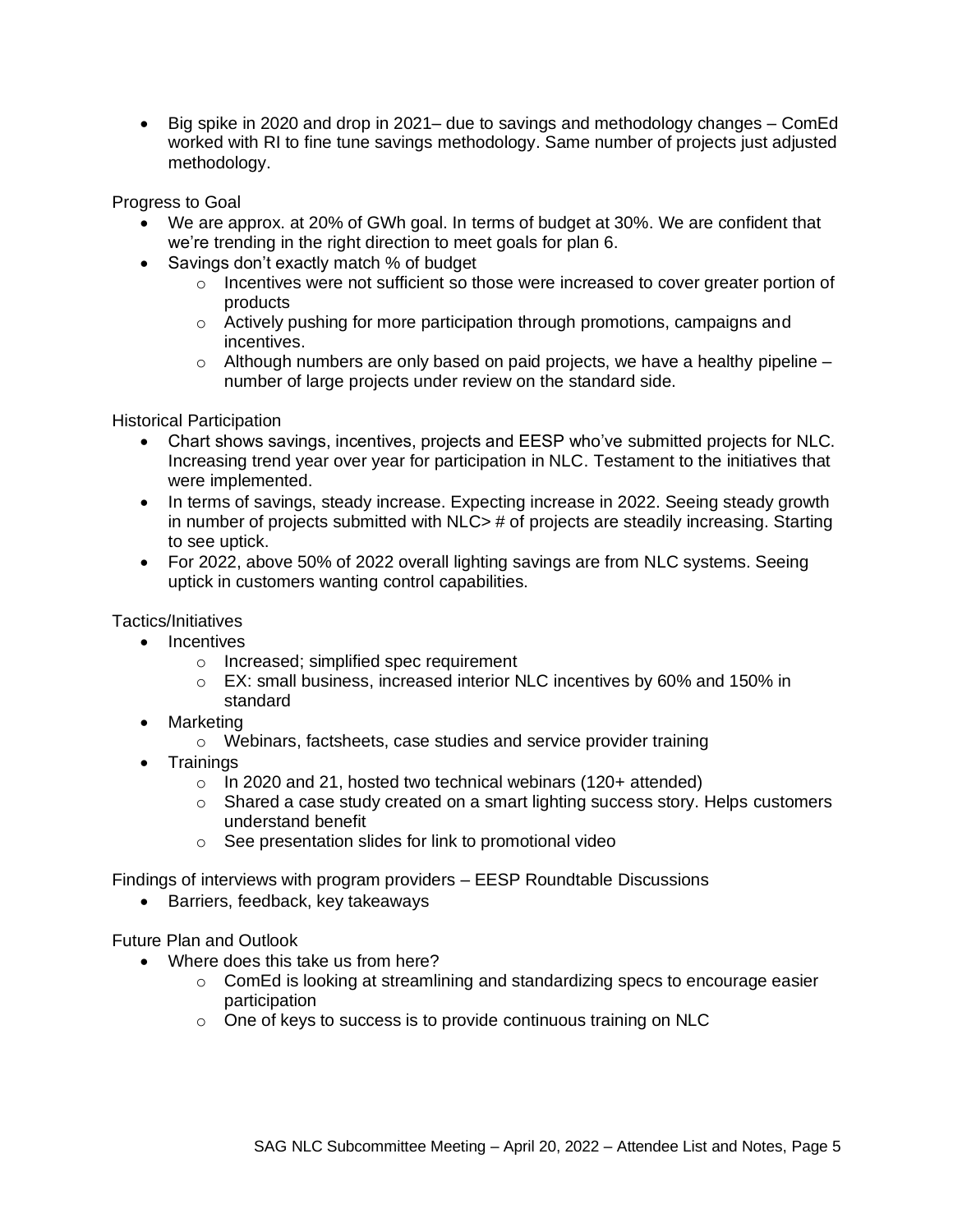#### **Discussion**

*[Dan Mellinger] You mentioned the different NLC measures but didn't call out LLLC. Would incentive be available for an LLC project? And would it apply to both programs (small business and standard?)*

*[Hameed Yusuf] Yes, we grouped LLLC under general NLC. As long as system meets specs, they are eligible. Applies to both programs.*

*[Dan Mellinger] Question open to both ComEd and Ameren teams – one of the challenges programs face is the initial cost, including incremental cost and payback. This is legitimate. Have there been any changes to the uncontrolled LED incentive? Have there been efforts to shift money away to controls to broaden the gap of what a project would be eligible for with or without lighting controls?*

*[Ashley Harrington] We have increased incentives on controls compared to no-control incentives. Increased 150%, LED retrofits have gone up less than 15%.*

*[Dan Mellinger] Is there a way to send a signal of what measures to promote to the market? Suggest potentially lower uncontrolled LED lighting incentive.* 

*[Jeff Harris] One of the things we've run into in the Northwest is the fixture change out requirement – LLLC requires replacement. There are drop off replacement kits, but for all practical cases it's a big decision for building owner. Has your program helped building owners understand the greater value?*

[Ashley Harrington] Generally speaking, we offer higher incentives for fixture *replacement vs retrofit. Primarily, pushing for NLC with fixture replacement. LLLC includes fixture replacement, but we've seen that service providers tend to replace fixture and install controls. Incentives designed to promote this method.*

*[Jeff Harris] Of the NLC projects, what % would be LLLC vs other strategies for NLC?*

*[Hameed Yusuf] We can follow-up.*

*[Dan Mellinger] NLC measures and their contribution to portfolio lifetimes savings and cost-effectiveness – is the impression that NLCs measures and savings beneficial to these areas? How do they compare in cost-effectiveness to tubes (which customers and contractors love) and lifetime savings?*

*[Jim Fay] From a lifetime savings perspective, we have CPAS measure goals – measure lifetime is important and they have a healthy lifetime. From cost-effectiveness perspective, we look at dollars invested in first year savings. NLC is at portfolio avg. Standard is more cost effective but the small business is a little above that average. We're at about that average. It's a different answer for standard vs small biz.*

*[Dan Mellinger] We heard from Ameren that incentive level is intended to induce market. I'm hearing from ComEd that incentive levels are sustainable given they're at portfolio average. Especially for standard, below portfolio avg. We tend to see these as something that we could increase investment in to benefit portfolio.*